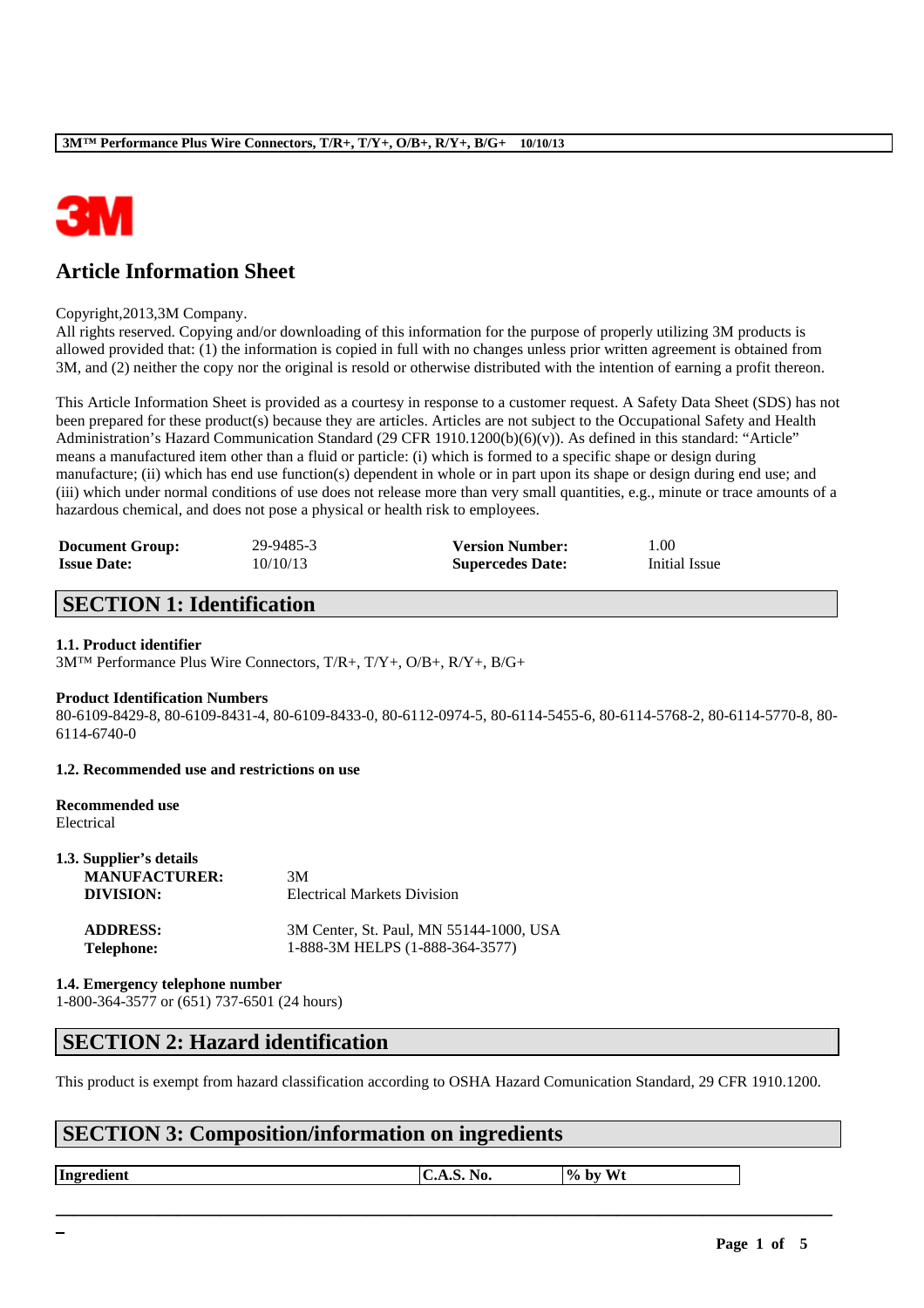### **3M™ Performance Plus Wire Connectors, T/R+, T/Y+, O/B+, R/Y+, B/G+ 10/10/13**

| <b>STEEL</b>                      | 12597-69-2 | $35 - 55$ |
|-----------------------------------|------------|-----------|
| <b>POLYPROPYLENE</b>              | 9003-07-0  | $20 - 35$ |
| Thermoplastic Rubber              | Mixture    | $2 - 20$  |
| <b>Brominated Flame Retardant</b> | 84852-53-9 | 1 - 2     |
| Pigment colorants                 | Mixture    | $() -$    |

# **SECTION 4: First aid measures**

### **4.1. Description of first aid measures**

### **Inhalation:**

No need for first aid is anticipated.

**Skin Contact:**  No need for first aid is anticipated.

**Eye Contact:**  No need for first aid is anticipated.

### **If Swallowed:**

No need for first aid is anticipated.

## **SECTION 5: Fire-fighting measures**

In case of fire: Use a fire fighting agent suitable for ordinary combustible material such as water or foam.

## **SECTION 6: Accidental release measures**

**6.1. Personal precautions, protective equipment and emergency procedures** Not applicable.

## **6.2. Environmental precautions**

Not applicable.

**6.3. Methods and material for containment and cleaning up** Not applicable.

## **SECTION 7: Handling and storage**

### **7.1. Precautions for safe handling**

This product is considered to be an article which does not release or otherwise result in exposure to a hazardous chemical under normal use conditions.

## **7.2. Conditions for safe storage including any incompatibilities**

No special storage requirements.

## **SECTION 8: Exposure controls/personal protection**

This product is considered to be an article which does not release or otherwise result in exposure to a hazardous chemical under normal use conditions. No engineering controls or personal protective equipment (PPE) are necessary.

\_\_\_\_\_\_\_\_\_\_\_\_\_\_\_\_\_\_\_\_\_\_\_\_\_\_\_\_\_\_\_\_\_\_\_\_\_\_\_\_\_\_\_\_\_\_\_\_\_\_\_\_\_\_\_\_\_\_\_\_\_\_\_\_\_\_\_\_\_\_\_\_\_\_\_\_\_\_\_\_\_\_\_\_\_\_\_\_\_\_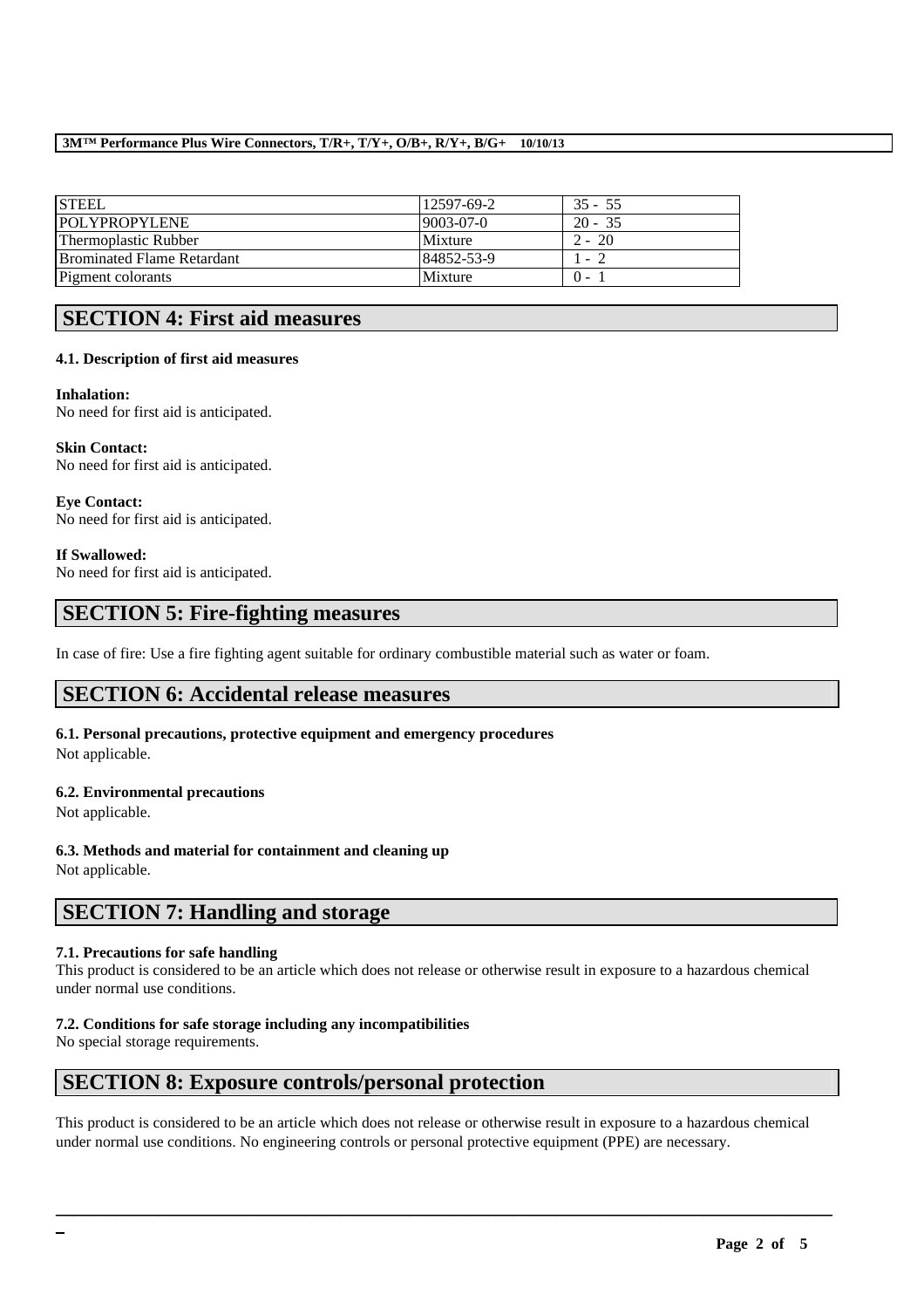# **SECTION 9: Physical and chemical properties**

#### **9.1. Information on basic physical and chemical properties General Physical Form:** Solid

| Odor, Color, Grade:                           | Black & colored solid connector |  |
|-----------------------------------------------|---------------------------------|--|
| pН                                            | Not Applicable                  |  |
| <b>Melting point</b>                          | No Data Available               |  |
| <b>Boiling Point</b>                          | Not Applicable                  |  |
| <b>Flash Point</b>                            | Not Applicable                  |  |
| <b>Flash Point</b>                            | No flash point                  |  |
| <b>Evaporation rate</b>                       | Not Applicable                  |  |
| <b>Flammability (solid, gas)</b>              | Not Classified                  |  |
| <b>Flammable Limits(LEL)</b>                  | Not Applicable                  |  |
| <b>Flammable Limits(UEL)</b>                  | Not Applicable                  |  |
| <b>Vapor Pressure</b>                         | Not Applicable                  |  |
| <b>Vapor Density</b>                          | Not Applicable                  |  |
| <b>Density</b>                                | No Data Available               |  |
| <b>Specific Gravity</b>                       | No Data Available               |  |
| <b>Solubility in Water</b>                    | N <sub>i</sub>                  |  |
| <b>Partition coefficient: n-octanol/water</b> | No Data Available               |  |
| <b>Autoignition temperature</b>               | Not Applicable                  |  |
| <b>Viscosity</b>                              | Not Applicable                  |  |
| <b>Percent volatile</b>                       | Not Applicable                  |  |

# **SECTION 10: Stability and reactivity**

This material is considered to be non reactive under normal use conditions.

# **SECTION 11: Toxicological information**

#### **Inhalation:** No health effects are expected

**Skin Contact:** No health effects are expected

**Eye Contact:** No health effects are expected

**Ingestion:** No health effects are expected

### **Additional Information:**

This product, when used under reasonable conditions and in accordance with the directions for use, should not present a health hazard. However, use or processing of the product in a manner not in accordance with the product's directions for use

\_\_\_\_\_\_\_\_\_\_\_\_\_\_\_\_\_\_\_\_\_\_\_\_\_\_\_\_\_\_\_\_\_\_\_\_\_\_\_\_\_\_\_\_\_\_\_\_\_\_\_\_\_\_\_\_\_\_\_\_\_\_\_\_\_\_\_\_\_\_\_\_\_\_\_\_\_\_\_\_\_\_\_\_\_\_\_\_\_\_